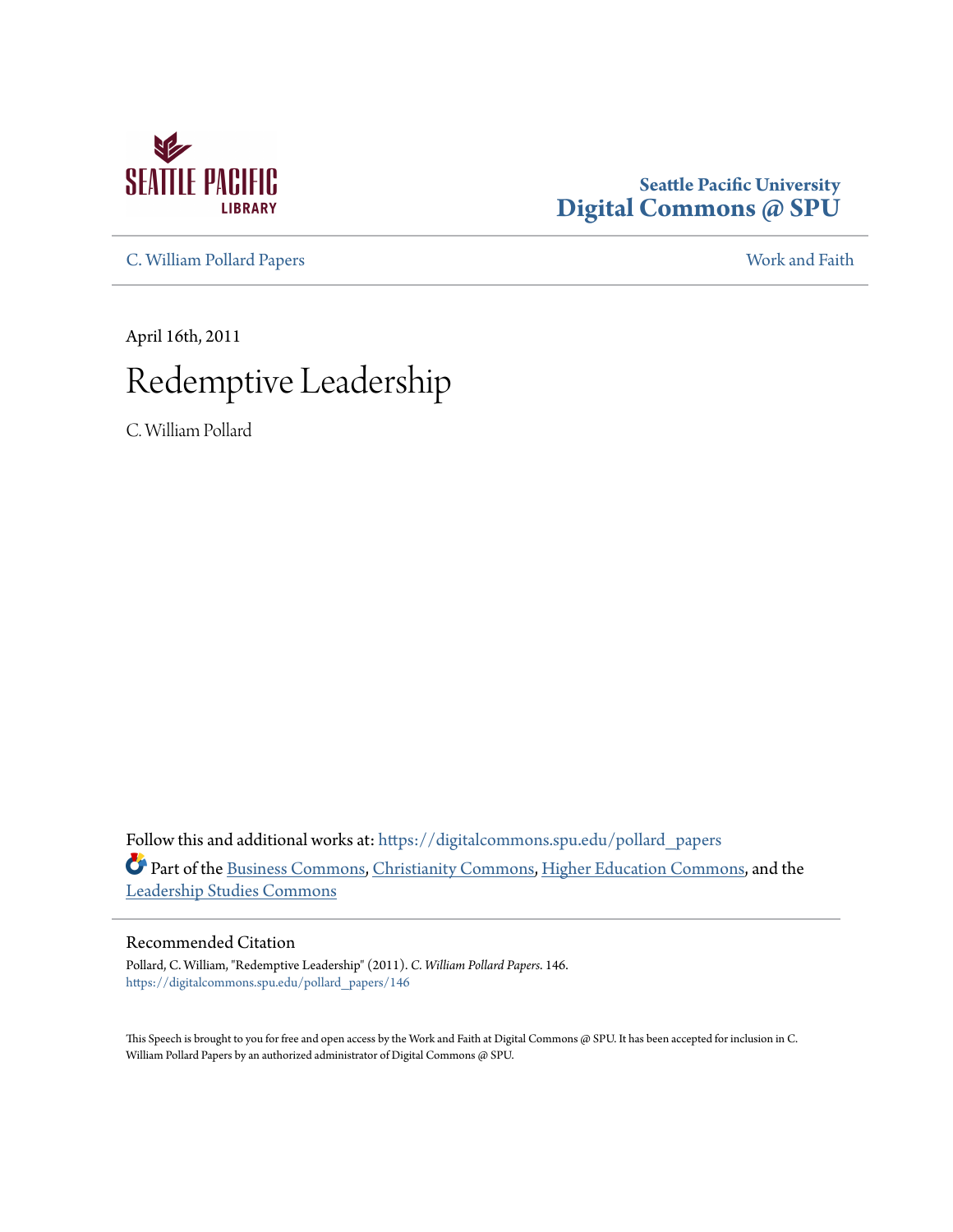#### **Salting the Workplace – How? Seminar at Gordon-Conwell Theological Seminary Saturday, April 16, 2011**

### **"Redemptive Leadership"**

## **C. William Pollard**

I have looked forward to this time together and the opportunity to share some thoughts about leadership. The title of my talk is Redemptive Leadership. Leadership that reflects the transforming power of being delivered from a focus on self and the trappings of title and position to instead a focus for the care of the people who follow and an acceptance of the responsibility for their growth and development.

Now the context for my remarks on this subject reflects, for the most part, my experience in business and the marketplace. The principles, however, are equally applicable to the leadership of any organizational effort that involves people.

President Obama, in describing his reason for the collapse of our financial markets and meltdown of our economy, suggested that "we had arrived at this result because of an era of profound irresponsible leadership that engulfed both private business firms and public institutions, including some of our largest corporations and the seats of power in Washington D.C."

If he is accurate in his conclusion, what does responsible leadership look like? How do we implement it? Does responsible leadership also involve moral leadership? Does it involve a better understanding and application of Redemptive Leadership?

During my leadership years at ServiceMaster, Peter Drucker became a valued advisor, mentor, and friend. The lessons learned were many. He had a profound influence on the growth and development of our Company, especially during those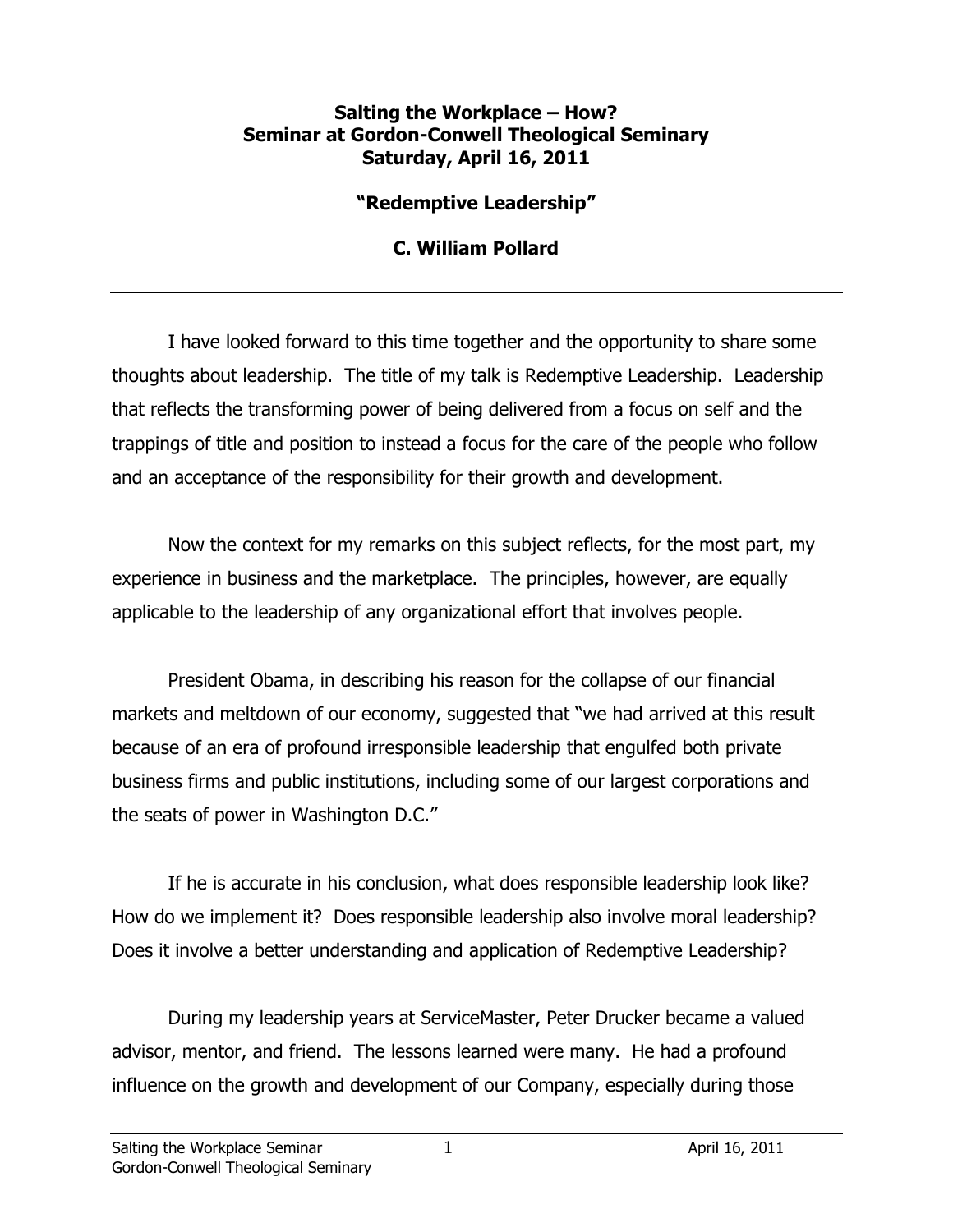rapid growth years when we were doubling in size every 3 to 3 ½ years and extending the scope of our services to include a global footprint.

If Drucker were here today, he would start our conversation on responsible leadership with the reminder that a leader has only one choice to make: "to lead or to mislead".

He would then point out what leadership is not. It's not about "leadership qualities" or "charisma." It's not about title or position. It is not in and of itself good or desirable. And then he would say that leadership is just a means – to what end is the crucial question – and Drucker would then remind us that the end of leadership involves: the people who follow, the direction they are headed, their growth and development, and the importance of achieving a beneficial result from their combined effort.

Drucker also would say that leadership should recognize that the management of people is not just the science of organizational structures, processes, and procedures, but it is also a liberal art. He would suggest that as we lead and manage people, we need to understand the nature of the human condition and recognize that our humanity cannot be defined solely by its physical or rational nature, but also has a spiritual dimension.

On questions of faith and the nature of our humanity, Drucker was profoundly influenced by the writings of Kierkegaard. For Drucker, faith brought meaning and purpose to life. In his essay entitled "The Unfashionable Kierkegaard", he quoted from Kierkegaard saying:

"Human existence is possible as existence not in despair, as existence not in tragedy, but is possible as existence in faith. Faith is the belief that in God the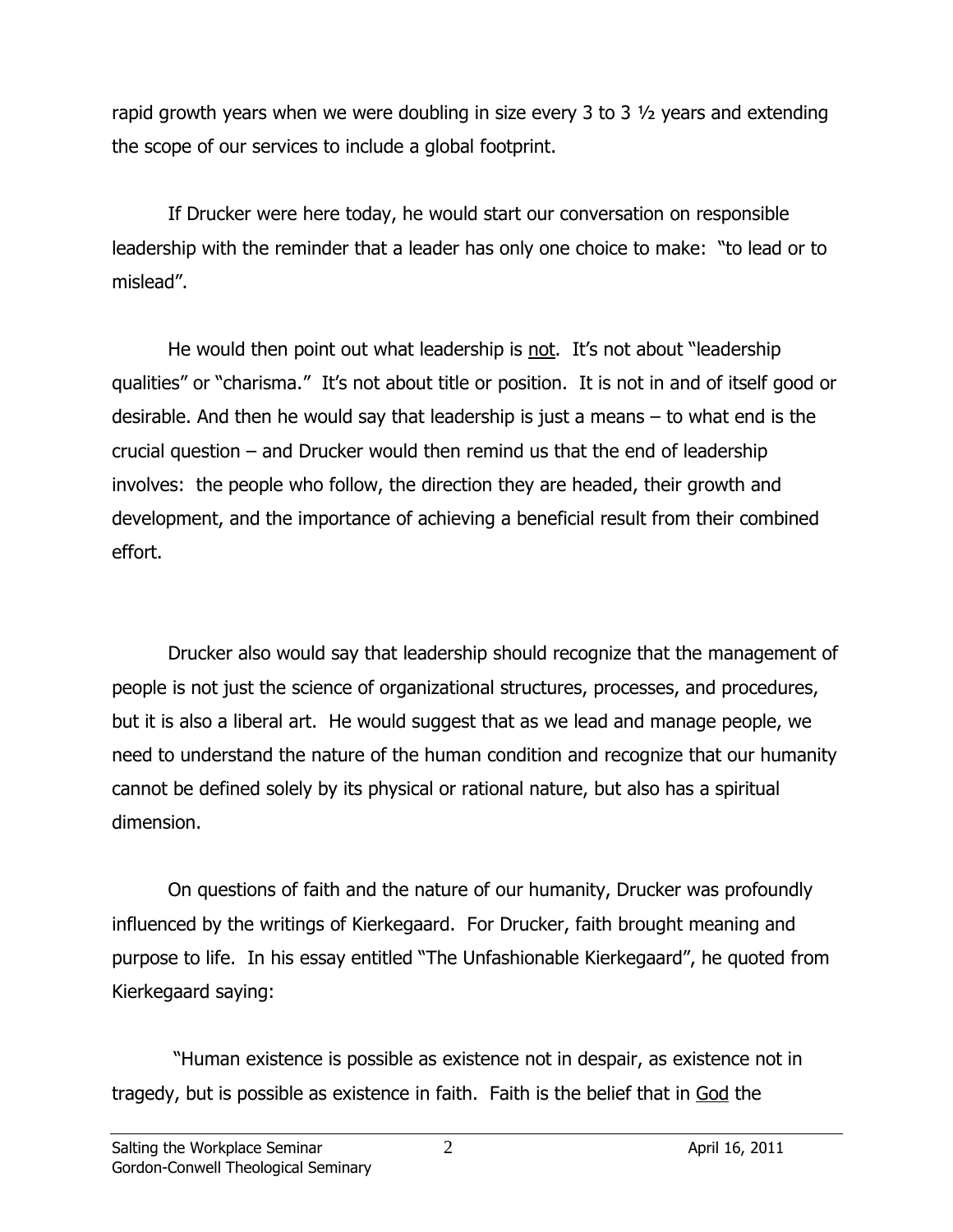impossible is possible, that in Him, time and eternity are one, that both life and death are meaningful. Faith is the knowledge that man is a creature – not autonomous, not the master, not the end, not the center  $-$  and yet responsible and free."

Thus, Redemptive Leadership with a focus on the care and development of the people who follow cannot be divorced from questions of faith or the question of God.

As we sought to implement this type of leadership at ServiceMaster, we started with a mission statement that clearly reflected our purpose and intent.

Our corporate objectives were simply stated: To honor God in all we do; To help people develop; To pursue excellence; and To grow profitably. Those first two objectives were end goals; the second two were means goals.

We didn't use that first objective as a basis for exclusion. It was, in fact, the reason for our promotion of diversity as we recognized that different people with different beliefs were all part of God's world.

It did not mean that everything was done right. As leaders, we experienced our share of mistakes. We sometimes failed and did things wrong. But because of a stated standard and a reason for that standard, we could not hide our mistakes. Mistakes were regularly flushed out in the open for correction and, in some cases, for forgiveness, and leaders could not protect themselves at the expense of those they were leading.

The process of seeking understanding and application of these objectives at all levels of the organization was a never-ending task. While at times it was discouraging, it also was energizing as one realized the continuing potential for creativity, innovation, and growth as there was a focus on the development of the whole person. Allow me to share a story that is included in my book *The Soul of the Firm* to illustrate this point.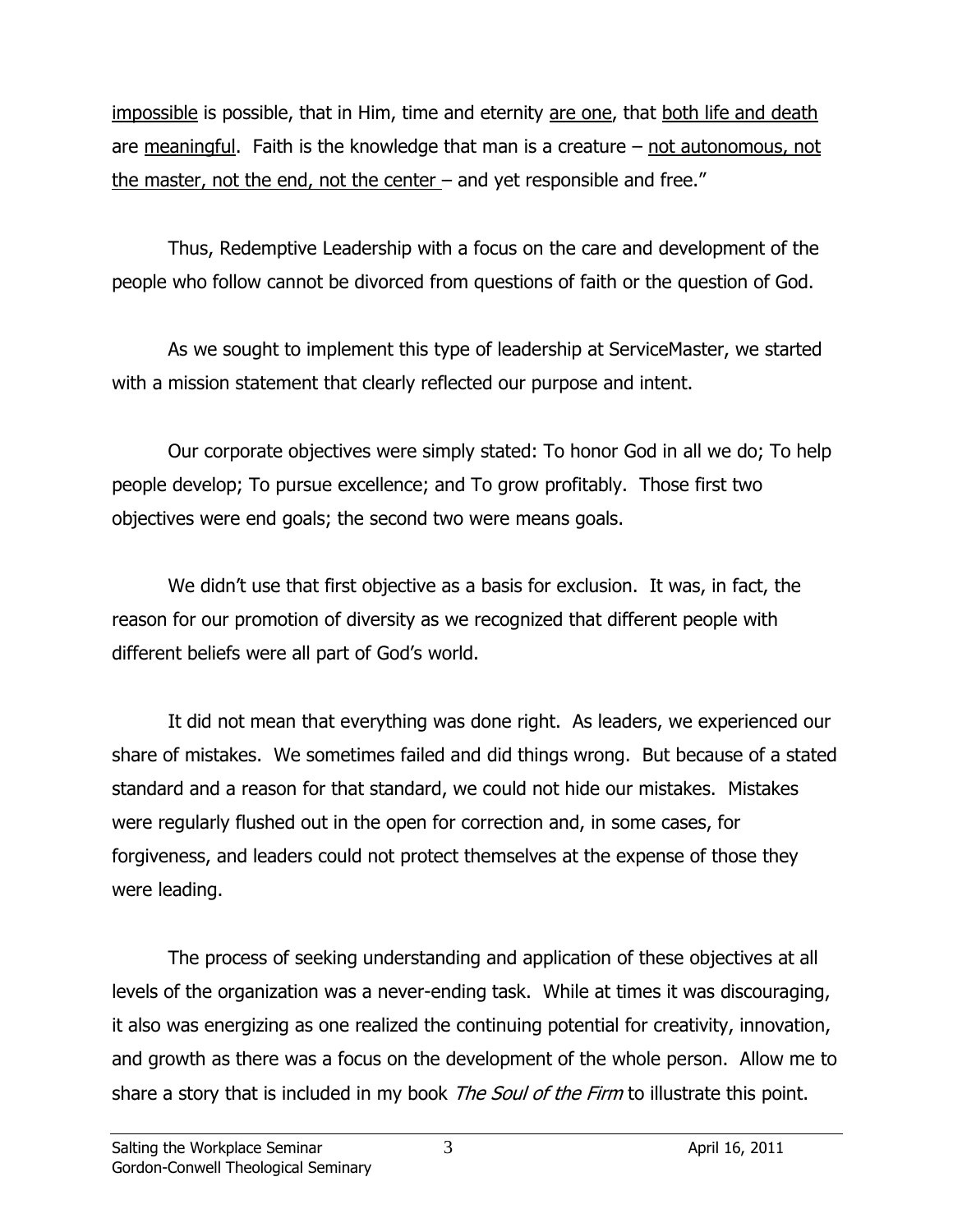Several years ago, I was traveling in Russia. I had been asked to give several talks on the service business and our company objectives. While I was in the city now renamed St. Petersburg, I met Olga. She had the job of mopping the lobby floor in a large hotel, which at that time was occupied mostly by people from the West. I took an interest in her and her task. I engaged her in conversation through the help of an interpreter and noted the tools she had to do her work. Olga had been given a T-frame for a mop, and a bucket of dirty water to do her job. She really wasn't cleaning the floor. She was just moving dirt from one section to another. The reality of Olga's task was to do the least amount of motions in the greatest amount of time until the day was over. Olga was not proud of what she was doing. She had no dignity in her work. She was a long way from owning the result.

I knew from our brief conversation that there was a great unlocked potential in Olga. I am sure you could have eaten off the floor in her two-room apartment – but work was something different. No one had taken the time to teach or equip Olga. No one had taken the time to care about her as a person. She was lost in a system that did not care. Work was just a job that had to be done. She was the object of work, not the subject.

I contrast the time spent with Olga with an experience I had just a few days later while visiting a hospital we serve in London, England. As I was introduced to one of the housekeepers, Nisha, as the chairman of ServiceMaster, she put her arms around me, gave me a big hug, and thanked me for the training and tools she had received to do her job. She then showed me all that she had accomplished in cleaning patients' rooms, providing a detailed before –and–after ServiceMaster description. She was proud of her work. She had bought into the result because someone had cared enough to show her the way and recognize her when the task was done. She was looking forward to the next accomplishment, and she was thankful. You would have thought she owned the company.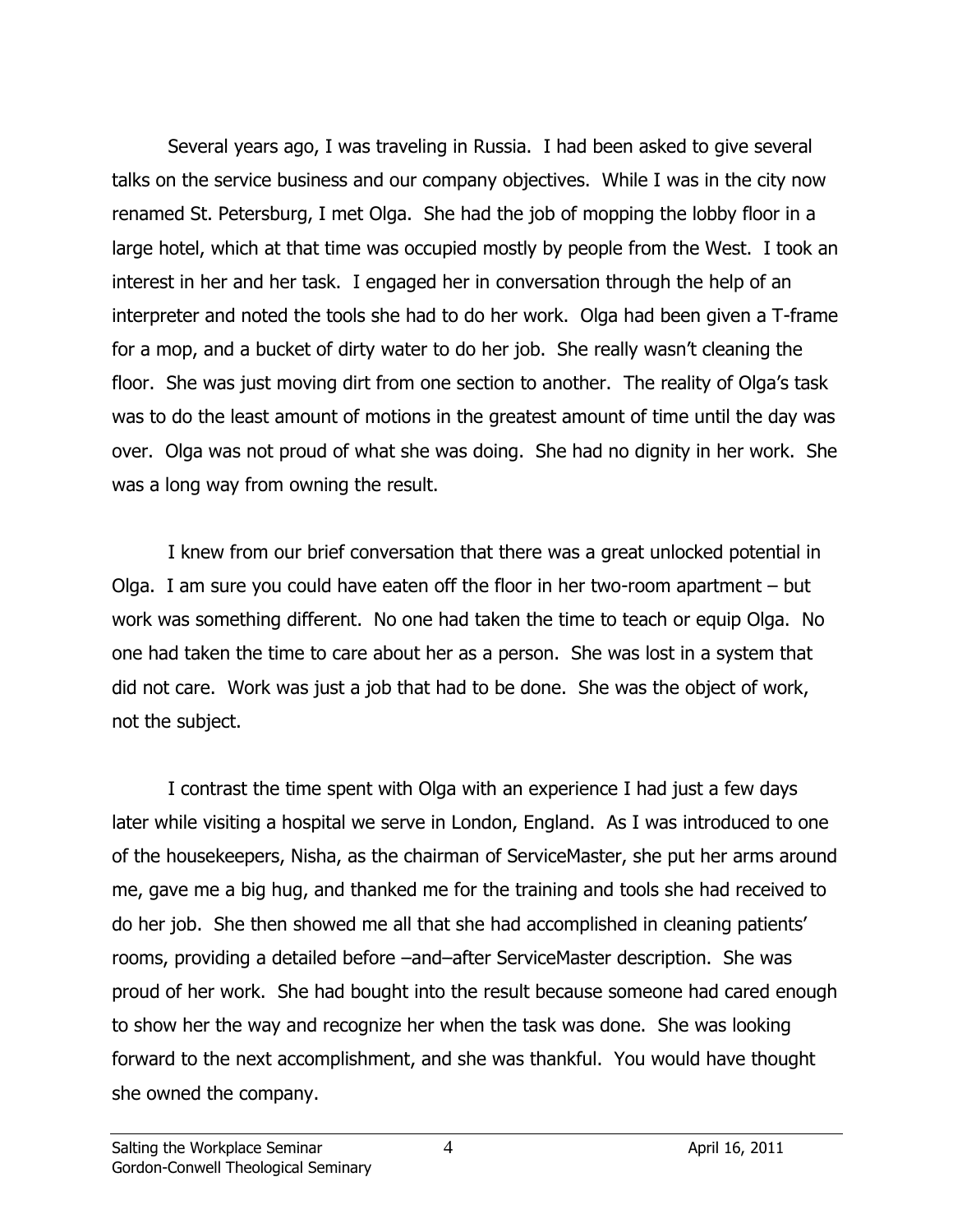What was the difference between these two people? Yes, one was born in Moscow and the other in New Delhi, and their race, language and nationalities were different, but their basic tasks were the same. They both had to work for a living. They both had modest and limited financial resources. One was very proud of what she was doing - not only cleaning a floor - she was part of a team helping sick people get well. Her work had affected her view of herself and others. The other was not proud of what she was doing, and she had a limited view of her potential and worth.

The difference had a lot to do with how they were treated and cared for in the work environment. In one case, the person was treated as the subject of work. The task was designed to provide dignity and value in what she did. In the other case, the person was treated as the object of work – a pair of hands to get a job done.

Yes, regardless of the task, people can find a sense of purpose and meaning in their work. They can develop a strong ethic that extends to the care for others; a sense of community and a willingness to give back and practice charity. Yes, they can develop a respect for the dignity and worth of their fellow workers and a willingness to serve others.

But for this to occur, there must be Leadership:

- that knows what they believe and why they believe it;
- that knows where they are headed and why it is important for people to follow;
- that seeks to understand who people are and why they work and not just what they do and how they do it;
- that is willing to serve and walk in the shoes of those they lead;
- that is willing to be an example in their private and public life of the reality of their faith and beliefs;
- that recognizes a continued need to focus on the care and development of the people being led.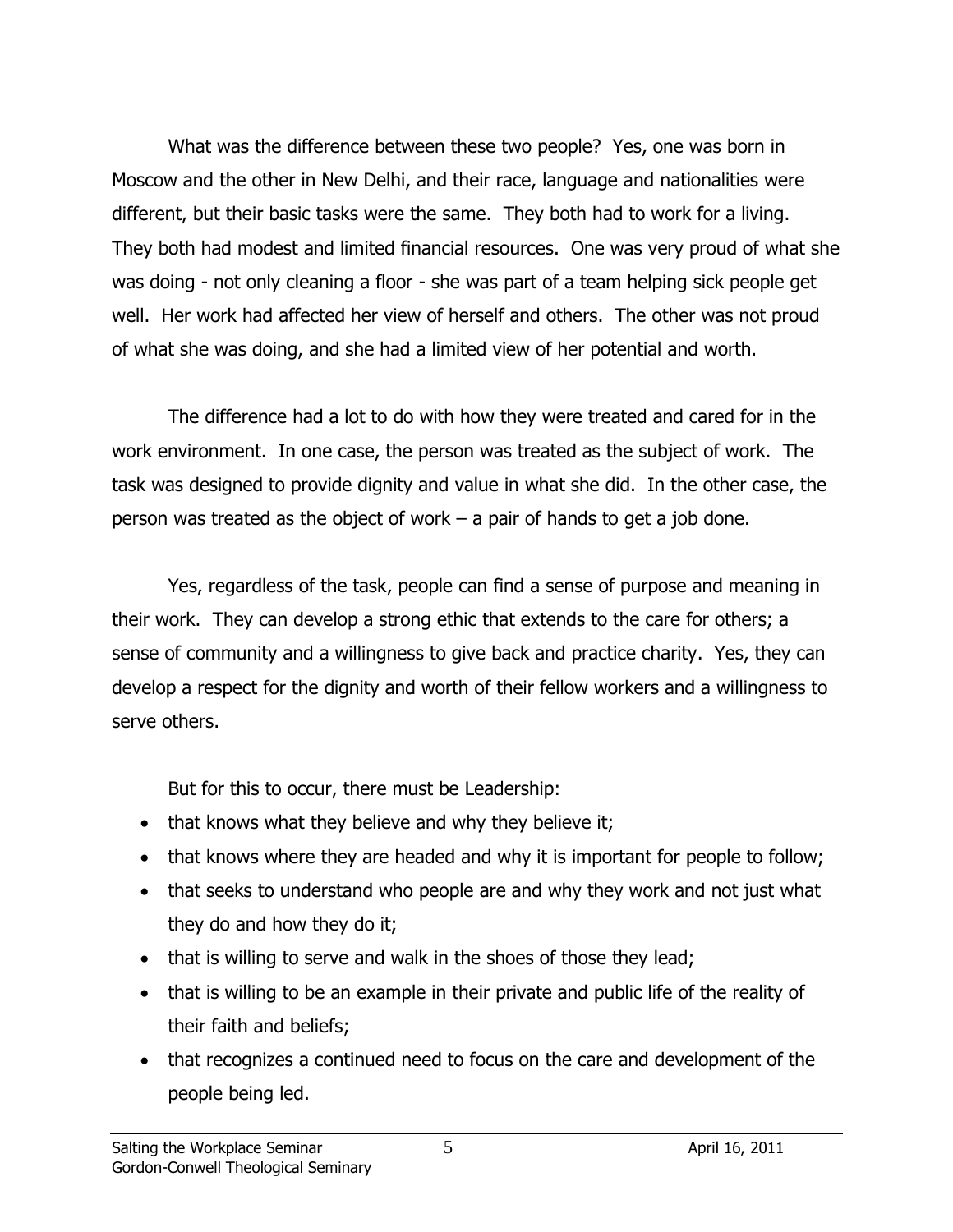These principles of Redemptive Leadership have their origin in the lessons that Jesus taught His disciples as He washed their feet – namely that no leader is greater or has a self-interest more important than those being led. For the message of the gospel to go forth - for His church to be established, His disciples would have to assume leadership roles. The time would come when they would no longer be called disciples, but instead, Apostles. They would be assuming positions of title and authority over others. But their leadership was only a means – their end focus must be on the people who would follow and accept Christ as their Savior and the direction they were headed.

The implementation of Redemptive Leadership has been a continuing learning experience for me. It has not come naturally. The first thing I had to understand was what it meant to walk in the shoes of those I would lead. This was a lesson that I would learn as I first joined the ServiceMaster senior management team and spent the first two months of my ServiceMaster career out cleaning floors and doing the maintenance and other work which was part of our service business. In so doing, I was beginning to understand what would be my dependence upon and responsibility to the people I would lead.

Later on in my career, as I became CEO of the firm, the faces of our service workers would often flash across my mind as I was faced with those inevitable judgment calls between the rights and the wrongs of running a business. The integrity of my actions had to pass their scrutiny. When all the numbers and figures were added up and reported as the results of the firm, they had to do more than just follow the rules or satisfy the changing standards of the accounting profession. They also had to accurately reflect the reality of our combined performance  $-$  a result that was real  $-$  a result that you could depend upon. A result that would reflect the true value of the firm. Otherwise I was deceiving myself and those that I was committed to serve.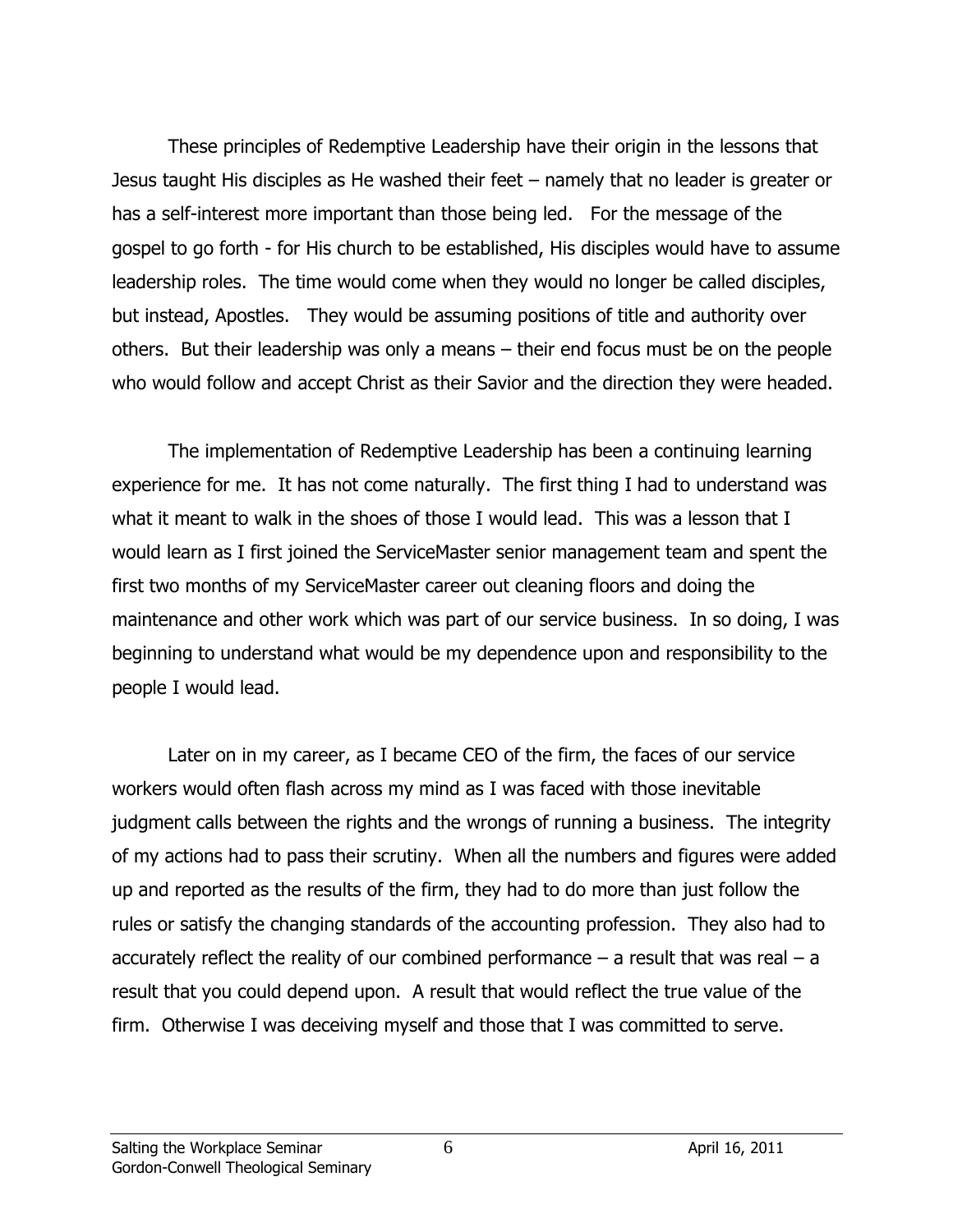Implicit in leadership is the power to make decisions that affect others. You can be right in your intent and decision but be wrong in how you use power to implement that decision. The mistakes I have made as a leader that hurt the most are those that have resulted in breached relationships with others. In seeking to achieve specific performance goals, I have at times pressed too hard for results without understanding the subjective factors of fear, insecurity, or risk of failure that were influencing substandard performance of the individual involved. I have learned that people put in a corner must fight or crumble and the rightness of my position can be lost in the defeat of the person. In such times, there is a need for admitting your mistakes, asking for forgiveness, and seeking reconciliation.

Unfortunately, the trappings of hierarchy often come with a position of leadership – the perks or prestige of the office and the arrogance of success can tempt leaders to focus on self and think they have all the answers rather than focusing on their responsibility to others. It is the evil of hubris. It is often subtle and can have a cumulative effect on judgment unless it is nipped in the bud.

Let me share with you another story about a lesson I learned from Peter Drucker that occurred later on in my leadership responsibilities at ServiceMaster and reflects the continuing need to be aware of the subtle effect of hubris.

One of the benefits of my friendship with Peter is that he never hesitated to point out those areas where I could improve my leadership. One of those important moments of learning occurred when we were traveling together to conduct a management seminar in Tokyo for Japanese business leaders.

After the seminar, Peter and I had dinner. I shared with him my disappointment, and yes, even anger, over the fact that no one from the leadership team of our Japanese business partner had come to the seminar. They had been invited and had promised to attend. Since some of our current and prospective customers were in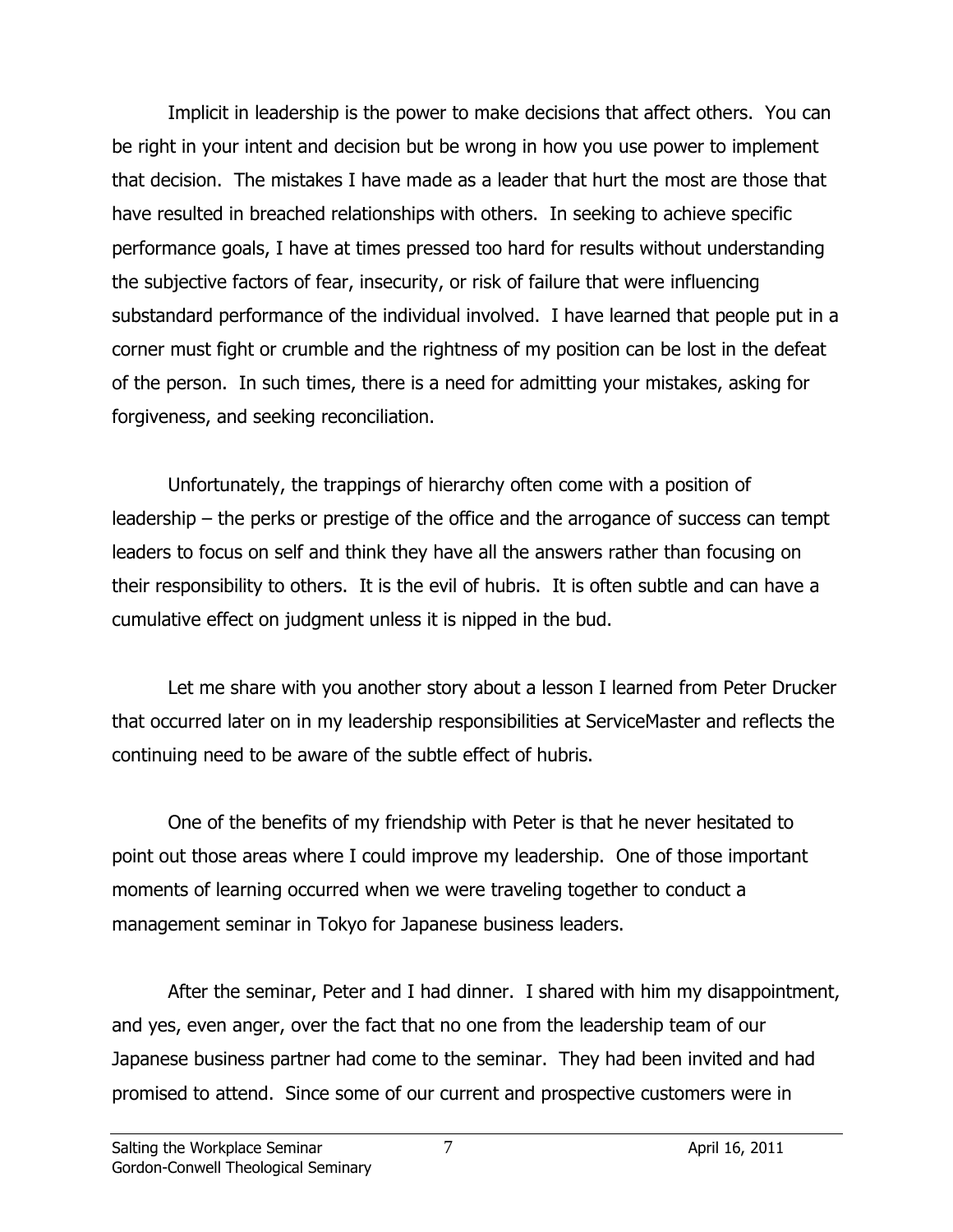attendance, it would have provided an opportunity for them to learn and also to make important business connections.

I explained to Peter that we had recently decided to delay bringing one of our new service lines to Japan and that our partner was upset with that decision. I explained that this was probably the reason its leaders did not come.

I told Peter that I intended to cancel my trip to their headquarters in Osaka and take an earlier flight back to the States. Peter encouraged me to rethink my position and gave some advice, including his thoughts and understanding of Japanese culture. Although I listened to him, I made up my mind that I was not going to accept his advice and I would reschedule my flight the next morning.

When dinner was over, we returned to our respective hotel rooms. At about 10:30 that evening, I received a call from Peter asking me if I would come to his room. He was still concerned about my reactions and wanted a further discussion with me.

As Peter opened the door to his hotel room, I could tell by the look on his face that he was troubled. He told me to sit on the chair near his bed. He then sat down on the edge of his bed and looked me straight in the eye. "Bill," he said, "you are suffering from hubris. It's time for you to eat some humble pie." He went on to explain how quickly leaders can lose touch with the reality of their responsibility when they think their pride is at risk. He pointed out that my job as leader was to go to Osaka, meet with our business partners, resolve our differences, and rebuild a relationship of trust. This result was needed for the continued growth of our business in Japan and for the opportunities it would provide the people in our business. It was my job to do this as a leader, and it was something that I could not delegate.

It was great advice. The next morning I was on the train to Osaka, and my meeting there accomplished the right result for our business and for our people. I did